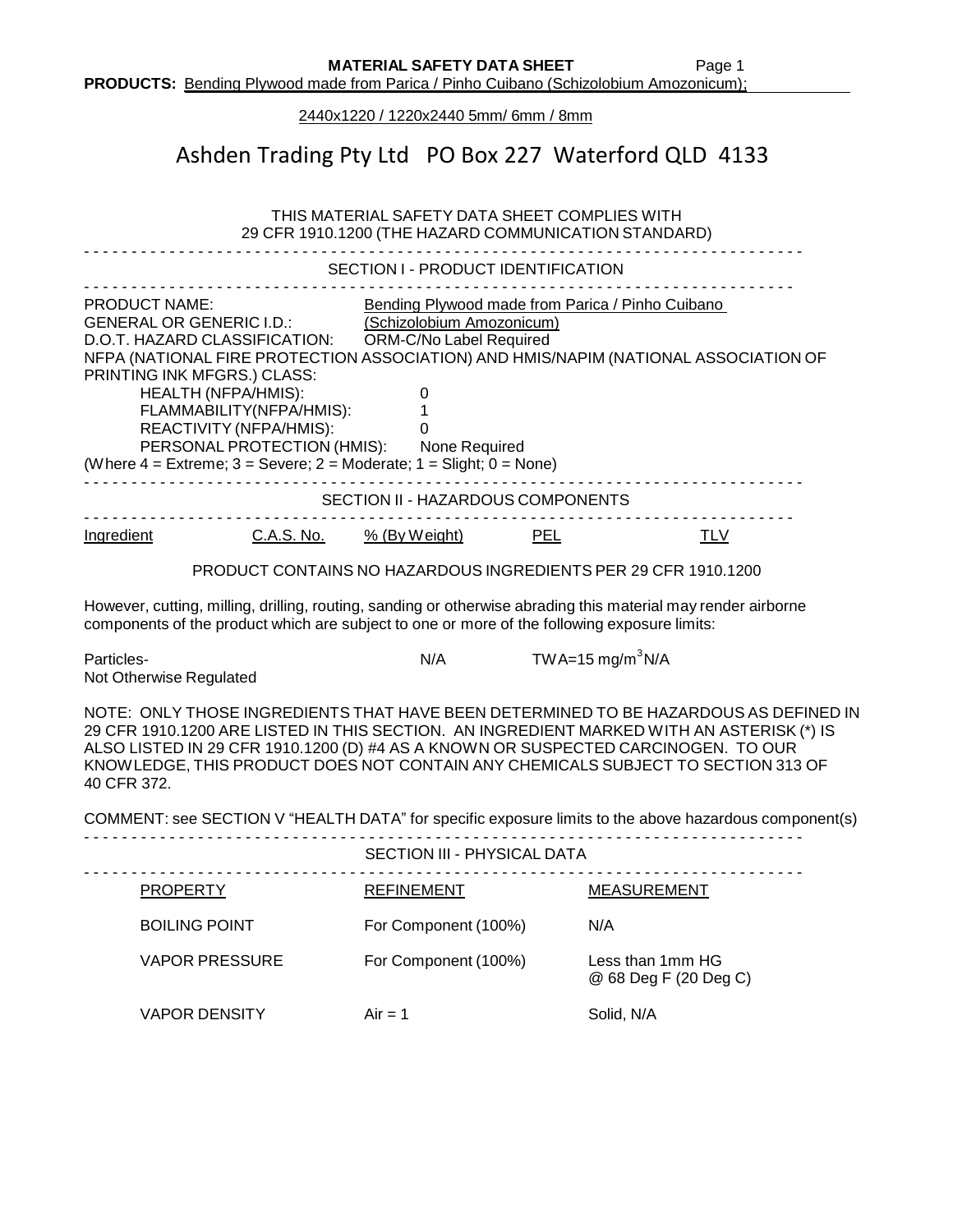| SECTION III - PHYSICAL DATA, CONTINUED                                                                                                                                                                                                                                                                                                                                                                           |                                                                                                                                                                                                                                                                                                                                                                                                                                                                                            |  |
|------------------------------------------------------------------------------------------------------------------------------------------------------------------------------------------------------------------------------------------------------------------------------------------------------------------------------------------------------------------------------------------------------------------|--------------------------------------------------------------------------------------------------------------------------------------------------------------------------------------------------------------------------------------------------------------------------------------------------------------------------------------------------------------------------------------------------------------------------------------------------------------------------------------------|--|
| REFINEMENT                                                                                                                                                                                                                                                                                                                                                                                                       | <b>MEASUREMENT</b>                                                                                                                                                                                                                                                                                                                                                                                                                                                                         |  |
|                                                                                                                                                                                                                                                                                                                                                                                                                  | $0.330 - 0.380$<br>@ 77 Deg F (25 Deg C)                                                                                                                                                                                                                                                                                                                                                                                                                                                   |  |
| PERCENT VOLATILE BY VOLUME (%)                                                                                                                                                                                                                                                                                                                                                                                   |                                                                                                                                                                                                                                                                                                                                                                                                                                                                                            |  |
| EVAPORATION RATE (ETHER = 1)                                                                                                                                                                                                                                                                                                                                                                                     |                                                                                                                                                                                                                                                                                                                                                                                                                                                                                            |  |
| SOLUBILITY IN WATER BY WEIGHT (%)                                                                                                                                                                                                                                                                                                                                                                                |                                                                                                                                                                                                                                                                                                                                                                                                                                                                                            |  |
| APPEARANCE, STATE, FORM<br>.                                                                                                                                                                                                                                                                                                                                                                                     |                                                                                                                                                                                                                                                                                                                                                                                                                                                                                            |  |
|                                                                                                                                                                                                                                                                                                                                                                                                                  |                                                                                                                                                                                                                                                                                                                                                                                                                                                                                            |  |
| FLASH-POINT (ASTM D1929): Greater Than 400 Deg F (200 Deg C)<br><b>Separation Control Greater Than 400 Deg F (200 Deg C)</b><br>FLAMMABILITY LIMITS IN AIR: LOWER: Not Determined<br><b>UPPER:</b> Not Determined<br>EXPLOSIVE LIMITS IN AIR:<br>For wood dust clouds: 40 grams/m <sup>3</sup> (LEL)<br>HAZARDOUS DECOMPOSITION PRODUCTS: None Known<br>an ignition source (see EXPLOSIVE LIMITS IN AIR, above). | EXTINGUISHING MEDIA: $\underline{X}$ WATER $\underline{X}$ WATER FOG $\underline{X}$ CO <sub>2</sub> $\underline{X}$ DRY CHEMICAL $\underline{S}$ OTHER:<br>SPECIAL FIRE FIGHTING PROCEDURES: Self-contained breathing apparatus and protective clothing should be<br>UNUSUAL FIRE AND EXPLOSION HAZARDS: Once ignited, product may punk until doused with water. As a<br>result of machining, wood dust where generated is a strong to severe explosion hazard if a dust "cloud" contacts |  |
| SECTION V - HEALTH DATA                                                                                                                                                                                                                                                                                                                                                                                          |                                                                                                                                                                                                                                                                                                                                                                                                                                                                                            |  |
| are subject to one or more of the following exposure limits:                                                                                                                                                                                                                                                                                                                                                     | EXPOSURE LIMITS: machining or otherwise abrading may render components of the product airborne which                                                                                                                                                                                                                                                                                                                                                                                       |  |
| <sup>1</sup> See important footnote concerning OSHA PEL's for wood dust                                                                                                                                                                                                                                                                                                                                          | OSHA PEL: TWA=15.0 mg/m <sup>3</sup> (total dust);<br>TWA=5.0 mg/m <sup>3</sup> (respirable fraction)                                                                                                                                                                                                                                                                                                                                                                                      |  |
|                                                                                                                                                                                                                                                                                                                                                                                                                  |                                                                                                                                                                                                                                                                                                                                                                                                                                                                                            |  |

**PRODUCTS:** Bending Plywood made from Parica / Pinho Cuibano (Schizolobium Amozonicum);

<sup>&</sup>lt;sup>1</sup> In AFL-CIO v. OSHA 965 F. 2d 962 (11th Cir. 1992), the court overturned OSHA's 1989 Air Contaminant Rule, including the specific PEL's for wood dust that OSHA had established at that time. The 1989 PEL's were: TWA - 5.0 mg/m<sup>3</sup> (all soft and hard woods, except Western Red Cedar: TWA - 2.5 mg/m<sup>3</sup>).

Wood dust is now officially regulated as an organic dust under the Particulates Not Otherwise Regulated (PNOR) or Inert or Nuisance Dust categories at PELs noted under the Health Effects Information section of this MSDS. However, a number of states have incorporated provisions of the 1989 standard in their state plans. Additionally, OSHA has announced that it may cite companies under the OSH Act General Duty Clause under appropriate circumstances with the 1989 PELs.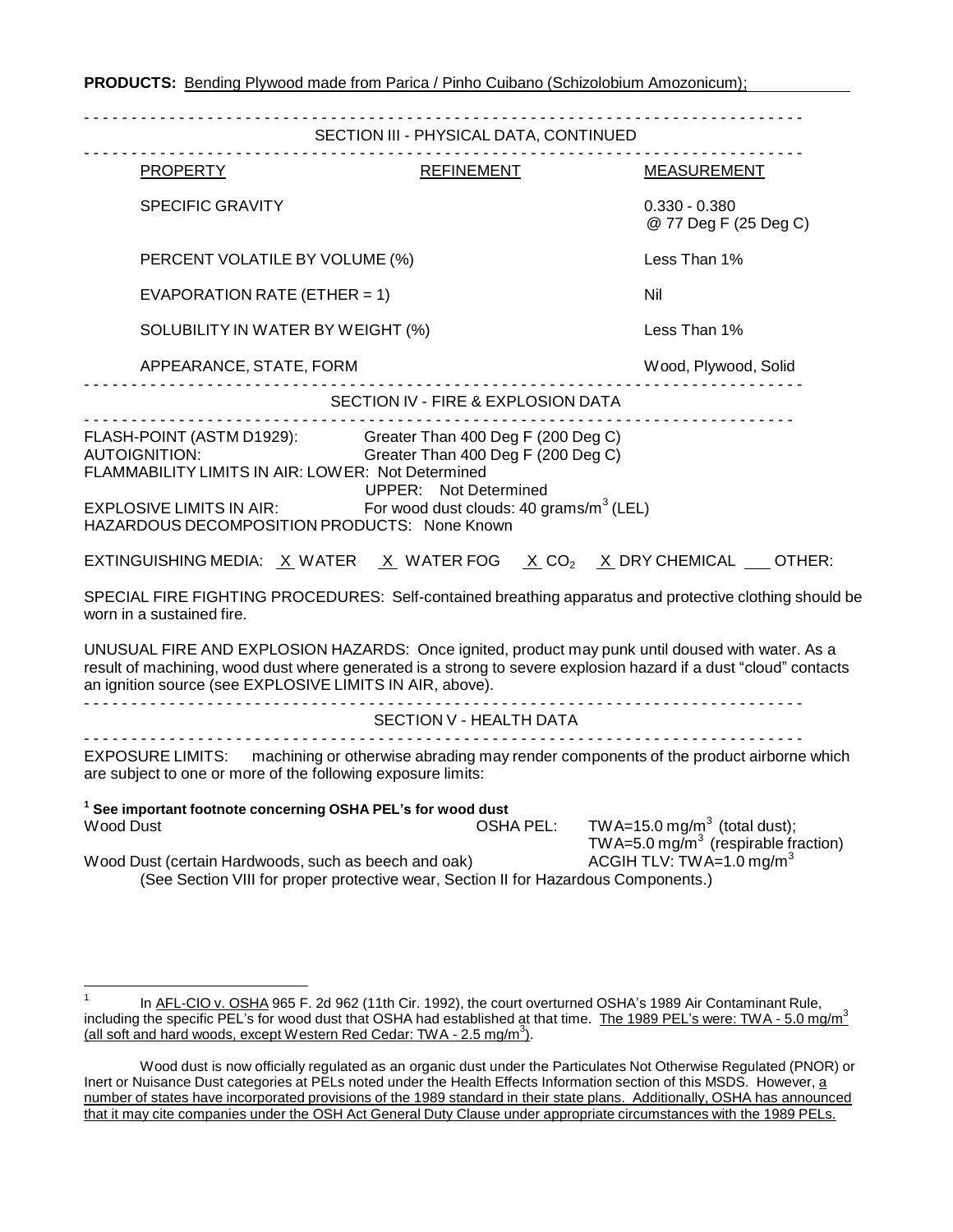**PRODUCTS:** Bending Plywood made from Parica / Pinho Cuibano (Schizolobium Amozonicum);

#### - - - - - - - - - - - - - - - - - - - - - - - - - - - - - - - - - - - - - - - - - - - - - - - - - - - - - - - - - - - - - - - - - - - - - - - - - - - - SECTION V - HEALTH DATA, CONT'D

### - - - - - - - - - - - - - - - - - - - - - - - - - - - - - - - - - - - - - - - - - - - - - - - - - - - - - - - - - - - - - - - - - - - - - - - - - - - -

- EFFECTS OF OVEREXPOSURE: **For incidental wood dust**
- Eyes Can cause mild irritation, redness, tearing, blurry vision and transient mechanical irritation. Various species of wood dust can elicit an allergic contact dermatitis in sensitized individuals.
- Skin Single, prolonged exposure (hours) or repeated, prolonged exposure may cause itching
- Breathing Excessive inhalation of dust from product can cause asphyxiation due to coating of lung tissues. May cause nasal dryness, irritation and obstruction. Coughing, wheezing and sneezing; sinusitis and prolonged colds have also been reported.
- Swallowing Not likely to occur.

FIRST AID:

- If on skin Thoroughly wash area with soap and water when convenient to do so. Do not rub or scratch irritated area.
- If (dust) in eyes Flush with large amounts of water, lifting upper and lower lids occasionally. Seek medical attention if irritation persists.
- If swallowed If large quantities have been ingested, seek prompt medical attention.

If (dust) breathed If asphyxia is apparent, remove individual to fresh air. If breathing is difficult, administer oxygen. If breathing has stopped, give artificial respiration. Keep person warm, quiet, and get medical attention.

### PRIMARY ROUTES OF ENTRY:

INHALATION (of incidental dust)

#### EFFECTS OF CHRONIC EXPOSURE:

Wood dust, depending on species, may cause dermatitis on prolonged, repetitive contact; may cause respiratory sensitization and/or irritation. The International Agency for Research on Cancer (IARC) classifies wood dust as a carcinogen to humans (Group 1, as of April 1995). This classification is based primarily on IARC's evaluation of the nasal cavities and paranasal sinuses associated with exposure to wood dust. IARC did not find sufficient evidence to associate cancers of the oropharynx, hypopharynx, lung, lymphatic and hemapoietic systems, stomach, colon or rectum with exposure to wood dust. The American Conference of Governmental Industrial Hygienists (ACGIH) classifies hardwood dust as a confirmed human carcinogen (Class A1, as of May 1996).

|                                                                 | SECTION VI - REACTIVITY DATA                                                                                                                                                                                                                                                               |
|-----------------------------------------------------------------|--------------------------------------------------------------------------------------------------------------------------------------------------------------------------------------------------------------------------------------------------------------------------------------------|
| HAZARDOUS POLYMERIZATION:<br>STABILITY:<br>CONDITIONS TO AVOID: | Will not occur.<br>Stable.<br>INCOMPATIBILITY (AVOID CONTACT WITH): Strong oxidizers can cause ignition and subsequent burning.<br>Exposure to open flame or excessive heat. Sustained burning<br>may produce low levels of carbon monoxide, carbon dioxide,<br>and other toxic materials. |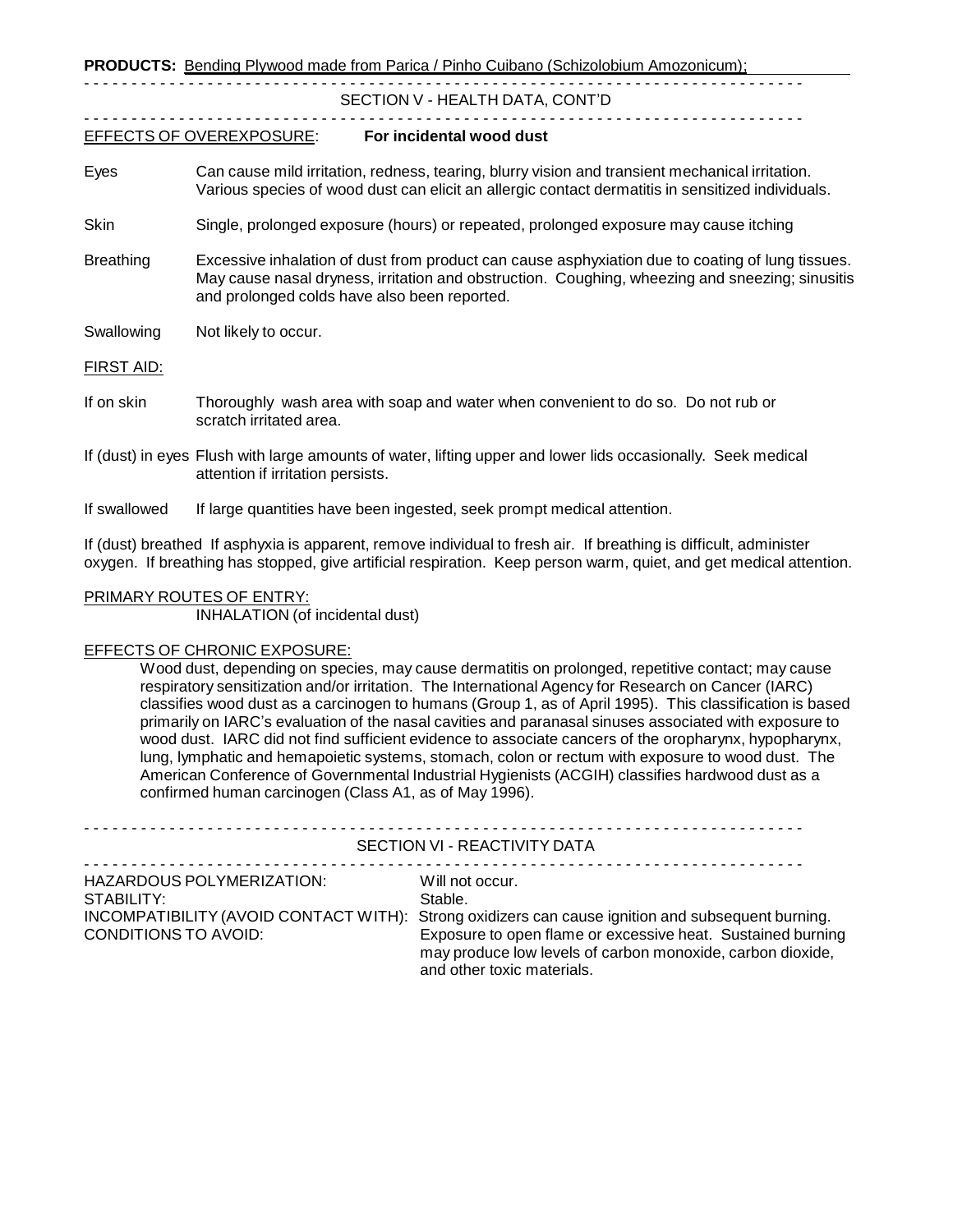**PRODUCTS:** Bending Plywood made from Parica / Pinho Cuibano (Schizolobium Amozonicum); - - - - - - - - - - - - - - - - - - - - - - - - - - - - - - - - - - - - - - - - - - - - - - - - - - - - - - - - - - - - - - - - - - - - - - - - - - - - SECTION VI - REACTIVITY DATA, CONT'D - - - - - - - - - - - - - - - - - - - - - - - - - - - - - - - - - - - - - - - - - - - - - - - - - - - - - - - - - - - - - - - - - - - - - - - - - - - - HAZARDOUS DECOMPOSITION PRODUCTS: Carbon monoxide, carbon dioxide, traces of low molecular weight hydrocarbons and organic acids. - - - - - - - - - - - - - - - - - - - - - - - - - - - - - - - - - - - - - - - - - - - - - - - - - - - - - - - - - - - - - - - - - - - - - - - - - - - - SECTION VII - SPILL, LEAK AND DISPOSAL PROCEDURES - - - - - - - - - - - - - - - - - - - - - - - - - - - - - - - - - - - - - - - - - - - - - - - - - - - - - - - - - - - - - - - - - - - - - - - - - - - - STEPS TO BE TAKEN IN CASE MATERIAL IS RELEASED OR SPILLED: SMALL SPILL: Broom or vacuum up. LARGE SPILL: Broom or vacuum up. WASTE DISPOSAL METHOD: Suggest that all local, state and federal regulations concerning health and pollution be reviewed to determine approved disposal procedures. - - - - - - - - - - - - - - - - - - - - - - - - - - - - - - - - - - - - - - - - - - - - - - - - - - - - - - - - - - - - - - - - - - - - - - - - - - - - SECTION VII - SPILL, LEAK AND DISPOSAL PROCEDURES, CONT'D - - - - - - - - - - - - - - - - - - - - - - - - - - - - - - - - - - - - - - - - - - - - - - - - - - - - - - - - - - - - - - - - - - - - - - - - - - - - D.O.T. (49 CFR 171.8)/E.P.A. (40 CFR 117) SPILL REPORTING INFORMATION: HAZARDOUS SUBSTANCE: None REPORTABLE QUANTITY: Does not apply. CONCENTRATIONS OF HAZARDOUS SUBSTANCE: None REPORTABLE QUANTITY OF PRODUCT: Does not apply. - - - - - - - - - - - - - - - - - - - - - - - - - - - - - - - - - - - - - - - - - - - - - - - - - - - - - - - - - - - - - - - - - - - - - - - - - - - - SECTION VIII - PROTECTIVE EQUIPMENT TO BE USED - - - - - - - - - - - - - - - - - - - - - - - - - - - - - - - - - - - - - - - - - - - - - - - - - - - - - - - - - - - - - - - - - - - - - - - - - - - - RESPIRATORY PROTECTION:Where use results in generation of dust from product, use of a dust/ mist respirator with a NIOSH/MSMA approval of TC-21C-132 is recommended. VENTILATION: Where use results in generation of dust from product, provide sufficient mechanical (general and/or local exhaust) ventilation or vacuum-assisted dust collection to prevent explosive concentrations of airborne dust from developing. - - - - - - - - - - - - - - - - - - - - - - - - - - - - - - - - - - - - - - - - - - - - - - - - - - - - - - - - - - - - - - - - - - - - - - - - - - - - SECTION VIII - PROTECTIVE EQUIPMENT TO BE USED,CONTINUED - - - - - - - - - - - - - - - - - - - - - - - - - - - - - - - - - - - - - - - - - - - - - - - - - - - - - - - - - - - - - - - - - - - - - - - - - - - - PROTECTIVE GLOVES: Only necessary for individuals with sensitization. EYE PROTECTION: Goggles are recommended during fabrication or in those cases where use results in generation of dust. OTHER PROTECTIVE EQUIPMENT: Normal work clothing covering arms and legs.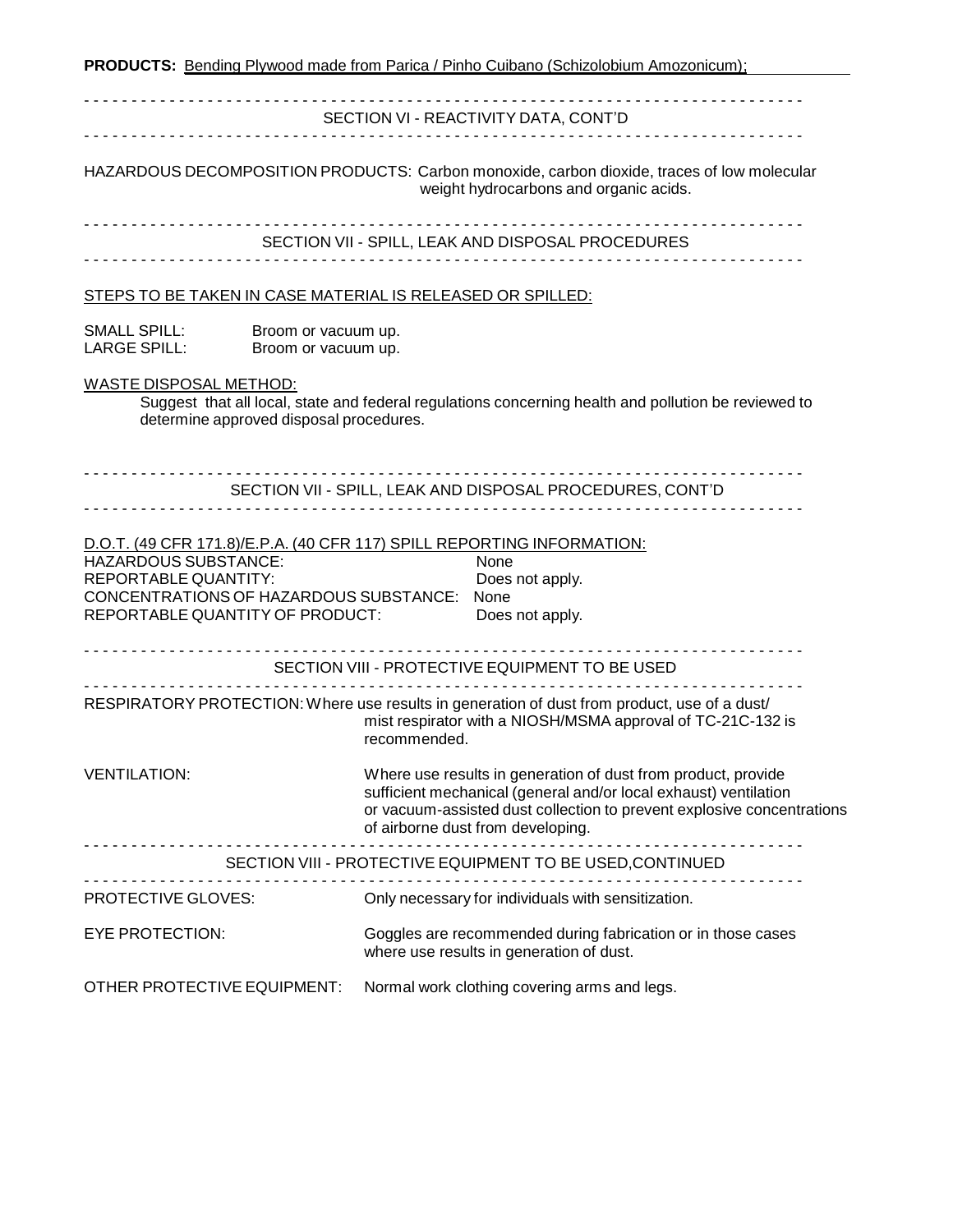**PRODUCTS:** Bending Plywood made from Parica / Pinho Cuibano (Schizolobium Amozonicum);

- - - - - - - - - - - - - - - - - - - - - - - - - - - - - - - - - - - - - - - - - - - - - - - - - - - - - - - - - - - - - - - - - - - - - - - - - - - - SECTION IX - SPECIAL PRECAUTIONS OR OTHER COMMENTS - - - - - - - - - - - - - - - - - - - - - - - - - - - - - - - - - - - - - - - - - - - - - - - - - - - - - - - - - - - - - - - - - - - - - - - - - - - - PRECAUTIONS TO BE TAKEN IN HANDLING AND STORING: Product is combustible. Use reasonable care and caution. CAUTION LABEL: The U.S. Department of Labor Occupational Safety and Health Administration (OSHA) has determined that there is a sufficient workplace safety issue raised by the presence of certain amounts and types of wood dust and has established new rules addressing this issue. (Hazard Communication Standard - 29 CFR Parts 1910, 1915, 1917, 1918, 1926 and 1928). In accordance with these rules, and effective as of the date of this document issue, we must provide customers of all wood products which could produce wood dust during shipping or processing a Material Safety Data Sheet (herein) and a label (attached). PREPARED BY:<br>
LAST REVISION DATE: November 1, 2016 LAST REVISION DATE: PREVIOUS REVISION DATE: N/A

**IMPORTANT:** The information and data contained herein are believed to be accurate and have been compiled from sources believed to be reliable. It is offered for your consideration, investigation and verification. Ashden Trading. makes no warranty of any kind, express or implied, concerning the accuracy or completeness of the information and data herein. Ashden Trading. will not be liable for claims relating to any party's use of or reliance on information and data contained herein regardless of whether it is claimed that the information and data are inaccurate, incomplete or otherwise misleading.